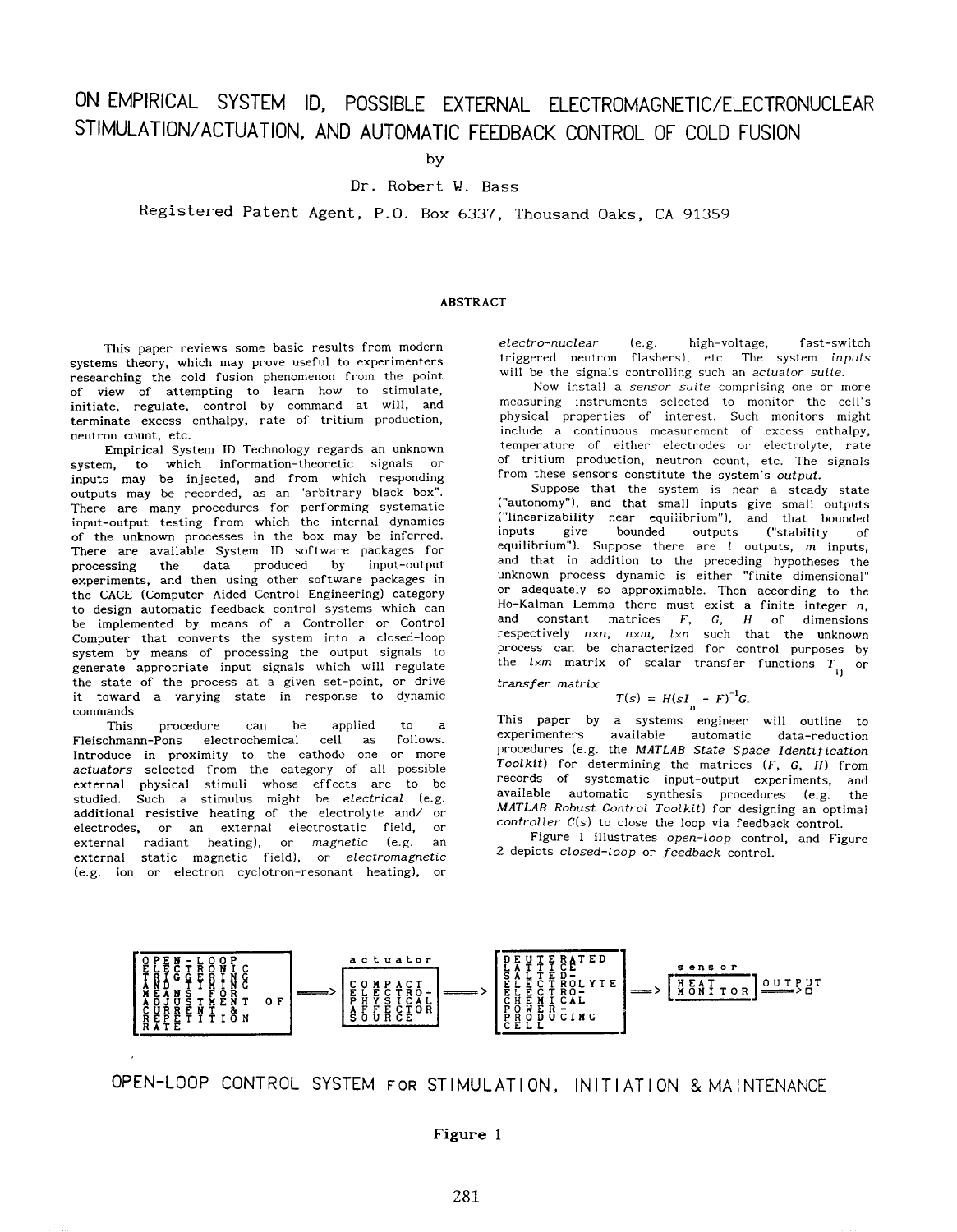

CLOSED-LOOP CONTROL SYSTEM FOR ST I MULAT I ON, REGULAT I ON & CONTROL

**[Figure](#page--1-0)** *2* 

# **TEXT**

The rather negative report on Cold Fusion by the DOE Advisory Panel contains the statement that *"The claims of cold fusion, however, are unusual in that even the strongest proponents* of *cold fusion assert that the experiments, FOR UNKNOWN REASONS, are not consistent and reproducible at the present time. ...'I.*  [Emphases added.]

The University of Utah's National Cold Fusion Institute [NCFI] has stated that *"the protocol of the [NCFI] focuses on* THREE *CENTRAL* **ISSUES:** 

- *REPEATABILITY* of *this* ... *phenomenon;*
- Understanding of the trigger *mechanism which INITIATES fit];*

*IDENTIFICATION* of *nuclear by-products*  **....'I.** [Emphases added.] As mentioned by **Dr.** Peter Hagelstein, the third *desideratum* may be subordinated to the first two, for if the phenomenon could be started and stopped at will and maintained reliably for indefinite periods of time, then operation for sufficiently many hours would cause the nuclear "fuel" to disappear and nuclear "ash" to appear in macroscopically measurable quantities, which would then settle definitively the nature of the principal nuclear processes at work.

In other words, it is the presently erratic behavior *of* the process which needs most to be cured. A Systems Engineer with my background might say that the process appears to lack controllability and process appears to lack *controllability* and *observabil ity.* 

My own field of specialization is Control Theory. For examples of the use of automatic feedback control in Cold Fusion experiments, see [Figure 3.](#page--1-0)

Control Theory is a a branch of Information Science which analyzes and seeks to synthesize physical systems in terms of the *quantitative characterizations*  of *Observability* and *Controllability* introduced in *1960*  by R.E. Kalman, who recently received the \$350,000 Kyoto Prize for his pioneering work in Mathematical Systems Theory.

To show that these concepts are susceptible to a<br>precise Information-Theoretic definition I will Information-Theoretic definition, I will digress for a moment.

Suppose that the Fleischmann-Pons Effect can be affected *somehow* by any conceivable *external* physical agency. If the secret of mastery of the phenomenon lies in Material Science or Metallurgy, then **I** myself have not a clue; but if the secret lies in *any known physical af fect whatsoever* 1e.g. externally imposed electrostatic or magnetostatic fields, or electromagnetic fields, or heat or cold, **or** particle flux, etc.1 then the *completely general* and systematic procedure which I have outlined in the preceding Abstract is certain to discover it, sooner or later. All that one has to do is to arrange for physical *actuators* to affect the process, and physical *sensors*  to monitor the results of said actuation, and there is a well-known and frequently employed technique in engineering for doing what is called *"identification of the process dynamics* of *an unknown arbitrary black box",* about which nothing is known except that in the performed and should not be called recorded. (Such *TESTS* should not be called "experiments" because of the Patent Law forbidding<br>patenting of a result which calls for "UNDUE patenting of a result which calls for *experimentation"* on the part of the prospective user, but since they are systematic and rational and do not get bogged down in the *"curse of dimensionality"* [too many unknown parameters to be able to do enough 'experiments' to identify them all], **I** would refer to them as "standardized systematic measurements". **<sup>1</sup>**

For examples of possible *input* variables  $u_i$  (*i* = 1,2,  $\cdots$ ,*m*) and *output* variables  $y_j$  ( $j = 1, 2, \cdots, l$ ), see [Figure 4.](#page--1-0) The input-output testing is illustrated in [Figure 5.](#page--1-0)

After the input-output measurements have been completed, one processes this multi-channel data by any one *of* upwards of a hundred different "data reduction packages" available. I use MATLAB (available for less than \$5,000 for use on either a 386-based AT-type PC or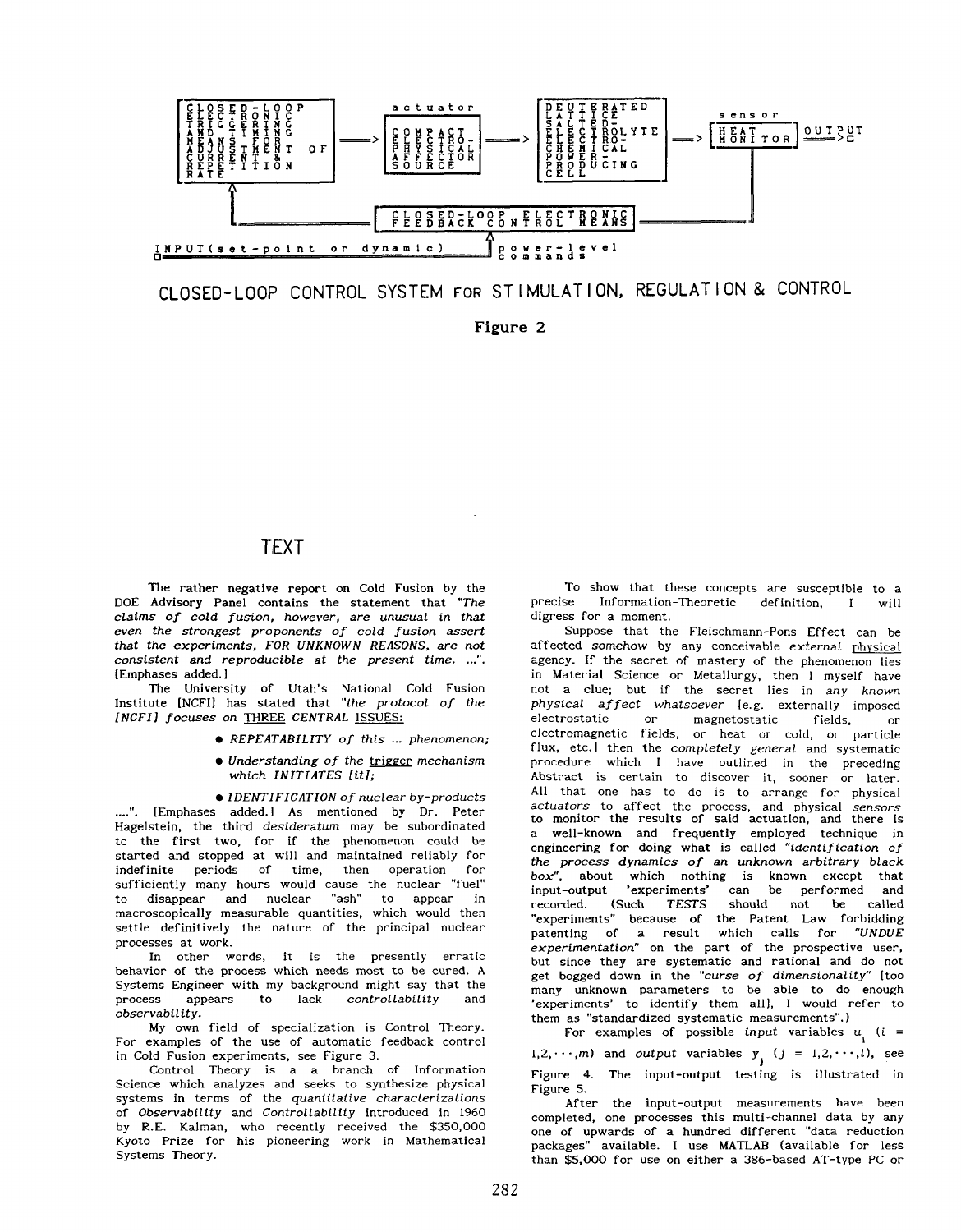a Workstation); however, if I were going First Class I would also get MATRIX-X for about \$50,000 and run it on a mainframe, from which it can synthesize Control Laws that can be "downloaded" into a proprietary Digital Controller (the S-100) available from Integrated Systems Inc. for about \$150,000.

Also there is available NASA's wonderful program "Modified Maximum Likelihood Estimation, release *3"*  [MMLE3], at no cost (in the public domain) for mainframe computers, and available as a State Space Identification Toolkit add-on to MATLAB from The Mathworks Inc.

The results of such a test-data-reduction are completely summarized in one easily understood n-vector and five easily understood matrices, generally written in the notation introduced at the Moscow IFAC by Rudolf Kalman in 1960 as  $(F,G,H,Q,R,b)$ . The matrices are respectively of dimensions  $n \times n$ ,  $n \times m$ ,  $l \times n$ ,  $l \times l$ , where the point to keep in mind is that the dimensions *rn* and *1* are known (because the engineer is using m actuators and *1* sensors), but the all-important dimension n is NOT KNOWN IN ADVANCE (because the insides of the black box or arbitrary process are unknown).

However the engineer can find out  $n$  very easily by a one-parameter search (which the patent office cannot call "undue" experimentation), performed not by him but by a computer. The computer simply tries out systematically  $n = 1$ ,  $n = 2$ ,  $n = 3$ ,  $\cdots$ , until it finds that the residual error in the "fit" to the data has stopped decreasing and started increasing, which is then, EMPIRICALLY, the best choice of n. **I** could go into many technical reasons why **I** am sure that even as large values as  $n = 100$  or  $n = 150$  (which is the case for modern aircraft flight control systems and inertial navigation systems for submarines and ICBMs) can be handled effectively by existing software. Having found out  $n$ , then the engineer says that the system has been "identified", in the sense that the input-output process dynamics, near equilibrium (and *so*  linearizable), can be represented by a transfer matrix [ lxm matrix of (lm) scalar transfer functions, or ratios of Laplace transforms of outputs to Laplace transforms of inputs, in terms of the complex Laplace variable s]

 $\Phi = \Phi(s) = H(sI_n - F)^{-1}G$ ,  $[s = complex frequency]$ 

where now the physical interpretation of the matrices is:

- $\bullet$   $F =$  dynamical coefficient matrix
- $\bullet$  *G* = *input* distribution matrix
- $\bullet$  *H* = *output* distribution matrix

The important point is that according to the Ho-Kalman Lemma, the pair  $(H,F)$  must [is guaranteed a priori to] satisfy Kalman's condition of Observability, and the pair *(F,G)* must satisfy his condition of Controllability. See [Figure 6.](#page--1-0)

These conditions are applicatjons of the Fisher Information Matrix. (Here by  $\overline{\phantom{a}}$  one denotes the operation of matrix transposition. ) They are:

$$
\begin{aligned} \text{Observability: } \operatorname{rank}(\operatorname{H}^*, \operatorname{F}^* \operatorname{H}^*, (\operatorname{F}^*)^2 \operatorname{H}^*, \cdots, (\operatorname{F}^*)^{n-1} \operatorname{H}^*) &= n\\ \text{Controllability: } \operatorname{rank}(G, \operatorname{FG}, \operatorname{F}^2 G, \cdots, (\operatorname{F})^{n-1} G) &= n \end{aligned}
$$

If the system is Single-Input, Single-Output (SISO), i.e. if  $l = m = 1$ , then it has been proved by Kalman that Controllability and Observability are always present, which explains why these concepts were not discovered during the period of Classical Control Theory. The Modern Control Theory era began when Kalman considered Multiple-Input, Multiple-Output (MIMO) systems, in which case one cannot perform Computer Aided Control Engineering (CACE) effectively without first checking the system's observability and controllability. See [Figure 8.](#page--1-0)

To explain the practical importance of Controllability and Observability one must look at one more abstraction. The transfer function formulation conceals the time-domain state-vector differential equation formulation

$$
dx/dt = Fx + Gu + v(t), \qquad (x \in \mathbb{R}^n),
$$
  

$$
y = b + Hx + w(t),
$$

where now  $x$  is the *state vector* of the unknown system's open-loop process dynamics (an element of real Euclidean  $n$ -space  $\mathbb{R}^n$ ). Here the zero-mean Gaussian "white noise" processes  $v(t)$  and  $w(t)$  are,<br>respectively, the system's *process disturbance* and measurement noise vectors, respectively; the reason one needs to know Q and *R* as well as *(F,* **G.** H) is that Q is the covariance matrix of  $v$  and  $R$  is the covariance matrix of *w.* Also the I-vector *b* is the vector of sensor biases. In the Sampled Data case, [Figures 9](#page--1-0) and **10,** the preceding differential equations are replaced by the system of difference equations

$$
x^{k+1} = \Phi \cdot x^{k} + \Gamma \cdot u^{k},
$$

$$
y^{k} = H \cdot x^{k},
$$

where for simplicity we have neglected sensor noise and process disturbance, and where the state transition matrix is given by a matrix exponential

#### $\Phi = exp(F \cdot \Delta t),$

and where  $\Delta t$  is the sampling interval and where  $\Gamma$  is given in terms of *F* and **G** as in [Figure 10.](#page--1-0)

To recapitulate, you get a tape of MMLE3 or equivalent, you run your input-output "tests" (not "experiments") for a time  $0 \leq t \leq T$ , and you end up with m-channel recordings of the  $m$  inputs  $\{u(t) | [t,T] \}$ plus *l*-channel recordings of the *l* outputs  $(y(t))$  $[t, T]$ , which data are to be processed by MMLE3.

# Then MMLE3 spits out THE ANSWERS:

(n, *F,* **G,** H, *0,* R, b),

and you have succeeded in identifying the unknown arbitrary black box!

The physical significance of Controllability and Observability is that, as Kalman proved at the 1960 Moscow IFAC. if the system is Controllable then there must exist at least one control command input policy (or "control law") which will drive the system's state vector to any prespecified terminal state, provided that either  $l = n$  and the *n* sensors are sufficient to measure all n state variables (components of *x)* or else (the usual case in engineering, where  $l = 1$  or  $2$  or 3, but  $n = 30$ ) the system is also Observable, in which case there exists at least one filtering policy (filter law) which can provide in real time and on-line actual MINIMAL VARIANCE ("optimal") estimates of all unmeasured state variables, and using these with the theoretically ideal state-feedback control law ("certainty-equivalence principle") is guaranteed a priori to succeed (up to minimum irreducible steady-state errors related to the size of Q and R).<br>(His discovery is this "Control/Filter Separation "Control/Filter Separation Principle.")

An author in the IEEE Spectrum has said that Kalman Filtering is the biggest advance in electrical engineering since World War **11.** Kalman himself once said to me that "the reason that Kalman-Bucy Filtering turned out to be more important than Wiener Filtering is that Newton is more important than Gauss!" (That is, it is more important to know *F* somewhat accurately than to know Q and R accurately.)

Around 1961 I gave a one-week course at NASA Langley on "Modern Control Theory"; one participant, **Dr.** E. Armstrong has since devoted more than a decade to numerical analysis and programming of the basic necessities of Optimal Regulation and Control of Linear Systems (ORACLS) and his control synthesis toolkit is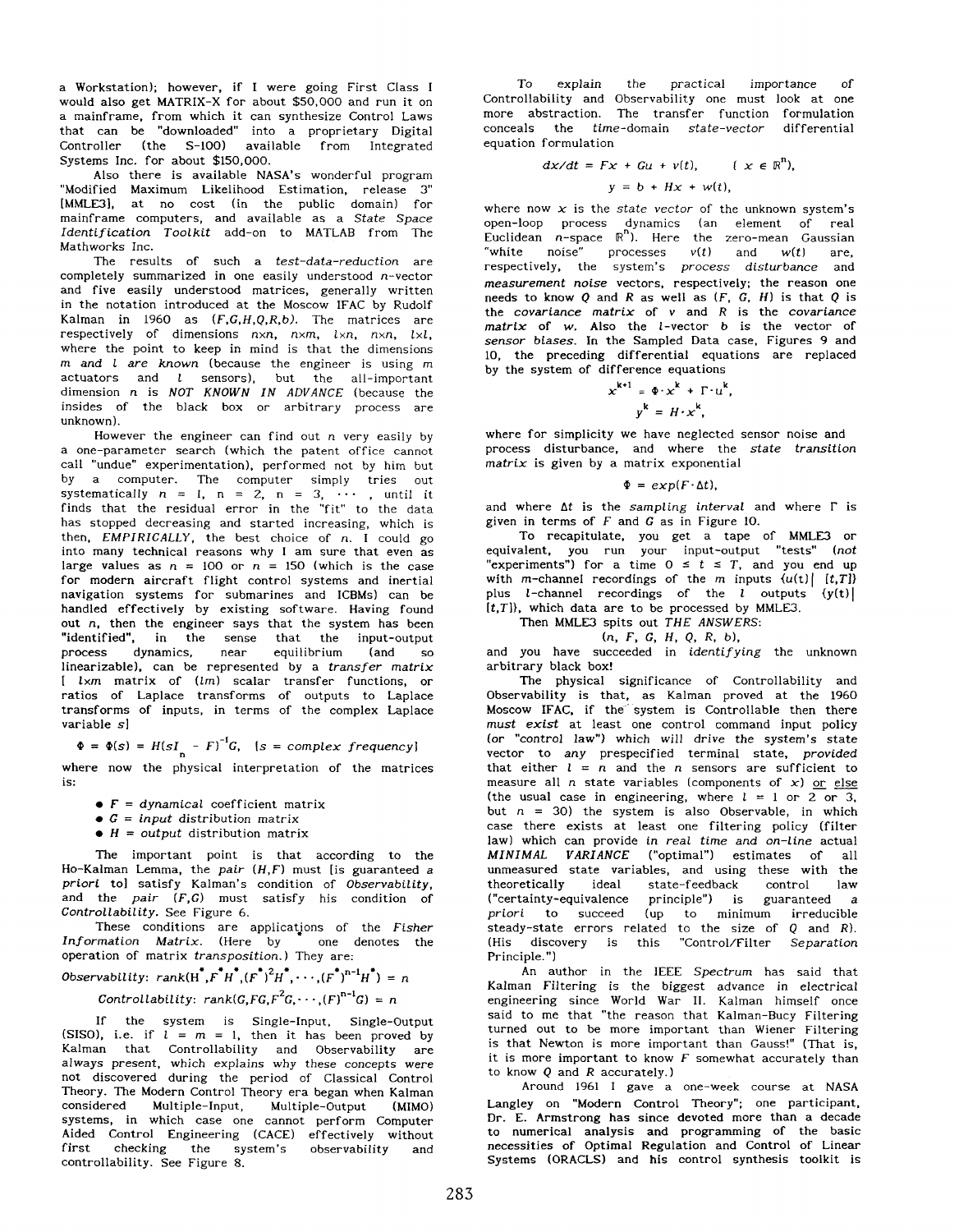now in the public domain as a NASA-supplied minimal-cost alternative .to MATRIX-X or MATLAB. (It is also available in a hardback book called ORACLS from Marcel Dekker.) I agree that Q and *R* are less important than endowing the *closed-loop* successor to *F* with certain properties called *fidelity* and *robustness.* In my Langley lectures I presented closed-form algorithms for choosing the state-variable feedback gains so as to place the complex frequencies of the resultant controlled system at *any prespecified location* in the complex-frequency plane. Kalman in a chapter of a book on *Mathematical Systems Theory* has called my result "The Fundamental Theorem of Control Theory." Professor Kailath of Stanford on [page](#page--1-0) 298 of his standard text on *Linear Systems* refers to the "Bass-Gura formula" as the most direct route to "pole placement", also called "eigenstructure assignment".

In other words, once the engineer completes the above-summarized process of *EMPIRICAL SYSTEM IDENTIFICATION,* the game is essentially over, for given the *reduced* data *(n. F, G, H, Q,* R, *b),* one can input this data to such a program as ORACLS and *instantly*  find out the "control/filter law" to embody in an algorithm in a *control computer* which closes the loop by operating upon the system's sensor outputs and feeding the results back into the command signals to the system's actuator inputs. You can then make the closed-loop process \*'jump through arbitrary hoops" upon command.

If you want to go First Class, you don't have to understand any of the preceding theoretical results. You just go to Integrated Systems Inc. of Palo Alto and purchase MATRIX-X for \$50,000 plus their proprietary Control Computer S-100 for \$150,000. You then take this equipment to your unknown system (say a full-scale airplane in a wind-tunnel that can be tested but has never flown). You "exercise" all the input-output channels in a systematic way (operating every actuator signal to wiggle every control surface and stimulate output from every gyro, accelerometer, alpha-meter, or other sensor). recording the results on tape. Then have MATRIX-X process the data and *DOWNLOAD* its "optimal" closed-loop control/filter algorithms into their proprietary black-box S-100. You then stick S-100 into the airplane's electronics, take it out of the wind tunnel, and fly off into severe turbulence and return during a thunderstorm and zero-visibility to make a completely automatic landing. In other words, with these *Automatic Synthesis Procedures* (which are the descendent's of the ASP program of Kalman, Englar, and Bucy), you can accomplish in one day what would have previously taken hundreds of man-years by old-fashioned methods.

If what I am sketching above were **not** more or less true, then we could not have launched the thin-walled, flexible Saturn **V** booster on automatic pilot through shearing wind gusts, nor landed a man on the moon, nor achieved ICBM CEP's [Circular Error Probable1 rumored by Astronomer Jastrow in the popular press to be about **100** feet, nor pressured the Soviets into preferring to end the Cold War rather than compete in an SDI space-arms race.

The above vast theory (of which I have only hinted at the tip of the iceberg) is every bit as rich and powerful as, say , Quantum Mechanics, but today's physicists, complacent over doing their own engineering during the Manhattan project, don't want to acknowledge its existence, nor contemplate the use of engineers other than as subordinates. That is why I am certain that it is easer to apply the above-sketched procedure to control of a Hot Fusion magnetic bottle (say the high-beta toroidal pinch Scyllac, which was canceled for uncontrollable instabilities) than it is to control a soft-landing Lunar Excursion Module (LEM), but the physicists in charge would never listen to a systems

engineer and now their entire empire is starting to fall apart.

This is why I **am** hoping to gain the ears of the people pioneering the new field of Cold Fusion, in case it turns out that the process cannot be operated successfully in a scaled-up version without automatic regulation, because the above is the *SCIENTIFIC* way to *go* about it. (The above is called Empirical Systems Control; it is better to perform it in parallel with **<sup>A</sup>** Priori Modeling Control, as we did on the Saturn V, in which fundamental physics and engineering is used to derive theoretical formulae for *(F,* G, *H)* [see Greensite's two-volume book published in the USA in 1970 by Spartan Books and distributed in the UK by Macmillan & Co. Ltd.1, because if the empirical tests yield a value of *F* which is in close agreement with your expectations -- as it was on the Saturn V -- then you can have even greater confidence in the "scientific" validity of your approach; in the case of Saturn V, the input-output tests involved placing the assembled vehicle in a vertical cradle for "shake testing", in which the engines were swiveled and the vibrations 300 feet above at the nose were recorded; on its *first flight,* all 29 state-variables were recorded by special instruments and telemetered back to the ground, and none deviated more than 107. from "nominal".

My UCLA collaborator Dr. Don Wiberg has applied Kalman-type multivariable methods to study the control of Fission Reactors. He submitted a proposal during the early stages of the Three Mile Island project which, he says, if it had been acted upon would have resulted in a more controllable system and prevented their disastrous partial melt-down!

#### POSTSCRIPT.

Hearing **Dr.** Stan Pons's impressive empirical identification of half-a dozen coefficients in a nonlinear "black box" input-output model reminded me that I should have said that not only does one want **to**  find **(P,C,H,Q.R,b)** but *very importantly* one also needs to know the *variances (AF,AG,AH,AQ,AR,Ab)* which correspond to the data. His reference to the Levenberg-Marquardt Algorithm for Nonlinear Regression in the book *Numerical Recipes* [Press *et al,* Cambridge **U.** Press] is a valuable alternative to my references above. (Cf. **also** J.C. Nash's improved version in his *Compact Numerical Methods* [Wileyl and *Nonlinear Parameter Estimation* [Marcel Dekkerl.)

#### **EXAMPLES OF AUTOMATIC FEEDBACK CONTROL**

- **1. Perlpheral systems: .Constant-temperature bath [regulator]**
- **2. Electrochemical cells .D. Gozzl et al (Rome) Nuovo Cimento. vol. 103A (1990), NO 1, pp. 143-154**

**"Tlme, electrode temperature, palladium electrode potential vs. reference and the potential difference between Pt and Pd electrodes, were simultaneously transferred Into a computer. The data acquisition system was programmed, for safety reasons, to swltch off the applled current when the electrode temperature was over 80 C"**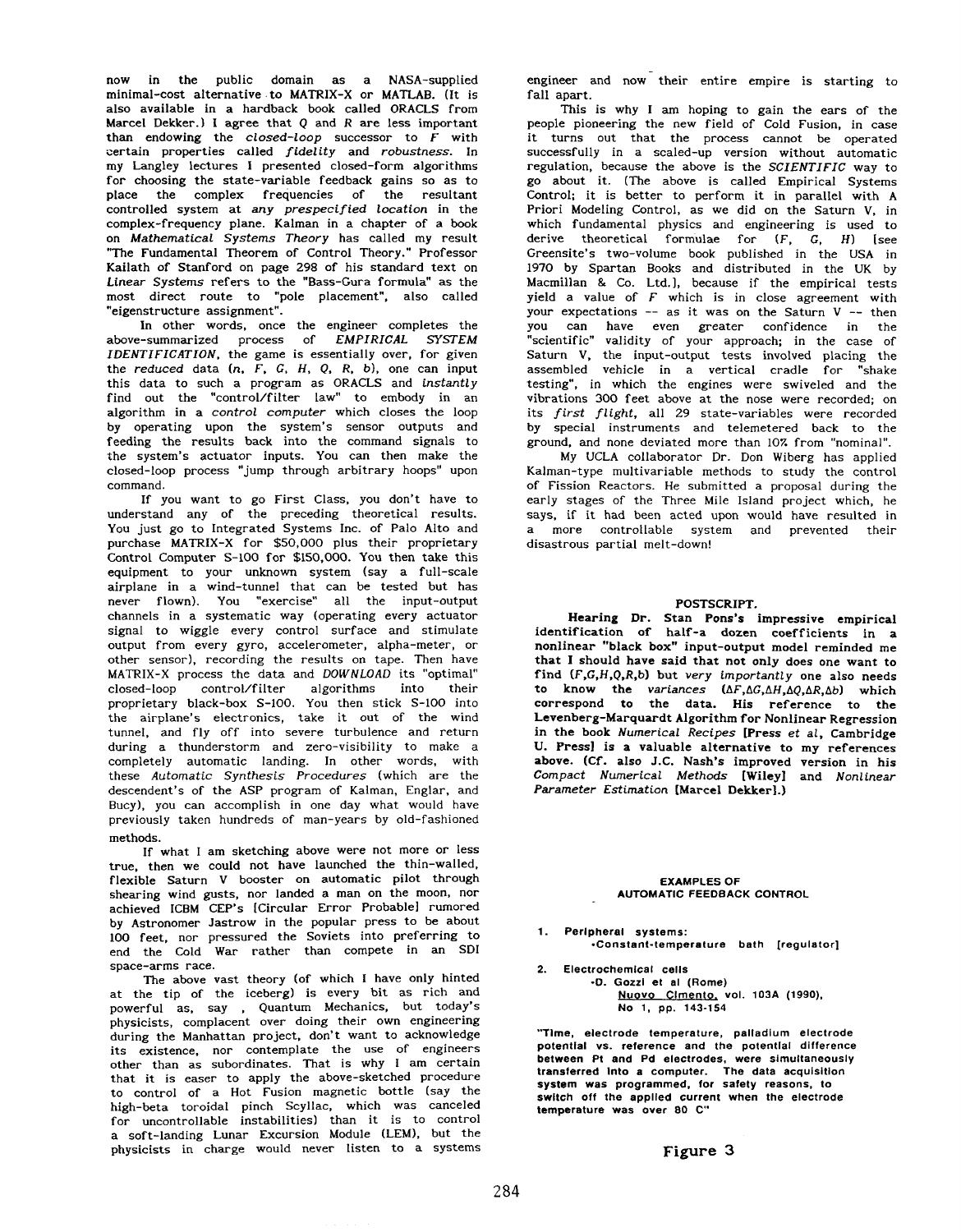/≈ # of OUTPUT signals (SENSOR states)

 $m = #$  of INPUT signals (ACTUATOR states)

 $n = #$  of STATE variables

EXAMPLES of possible OUTPUT variables

 $y_1$  = excess power (watts)  $V_{2}$  cathode temperature (degrees K)  $y_{3}$  anode temperature (degrees K)  $y_4$  = electrolyte temperature (degrees K)  $y_i = ?$ 

EXAMPLES of possible INPUT variables  $u_1$  = current (amperes)  $u_2$  = potential (volts)  $u_3$  = pressure (pascals)  $u_4$  = heating/cooling (watts)  $u_m = ?$ 

SISO =  $\text{Single-Input}\$  Single-Qutput  $(I = m = 1)$ **MIMO** = Multiple-Input Multiple-Qutput  $(l > or m > 1)$ 



HO-KALMAN LEMMA

 $(u \in \mathbb{R}^m, v \in \mathbb{R}^l)$  $\varphi$  $\mathbf{u}$ .  $\mathbf{v}$ there exists a finite integer *n* and matrices  $(F,G,H)$ of dimensions  $n \times n$ ,  $n \times m$ ,  $l \times n$ , respectively such that for some initial state vector  $x^0 \in \mathbb{R}^n$ , &  $t \ge 0$  $\dot{x} = Fx + Gu, x(0) = x^{0}, \quad (\dot{x} = d/dt),$  $y = Hx$ , where the system  $(F, G, H)$  is CONTROLLABLE & OBSERVABLE

Figure 6

#### ARBITRARY UNKNOWN PROCESS



Figure 5

 $CACE =$ Computer Aided Control Engineering

SISO systems are always both controllable & observable.

MIMO systems must be checked:

- (1) if not controllable, add more or different kinds of actuators;
- (2) if controllable, optimize controllability by<br>adjusting actuator parameters (e.g. location, size etc.)
- (3) If not observable, add more or different kinds of sensors;
- (4) if observable, optimize observability by adjusting sensor parameters (e.g. location, scaling, etc.)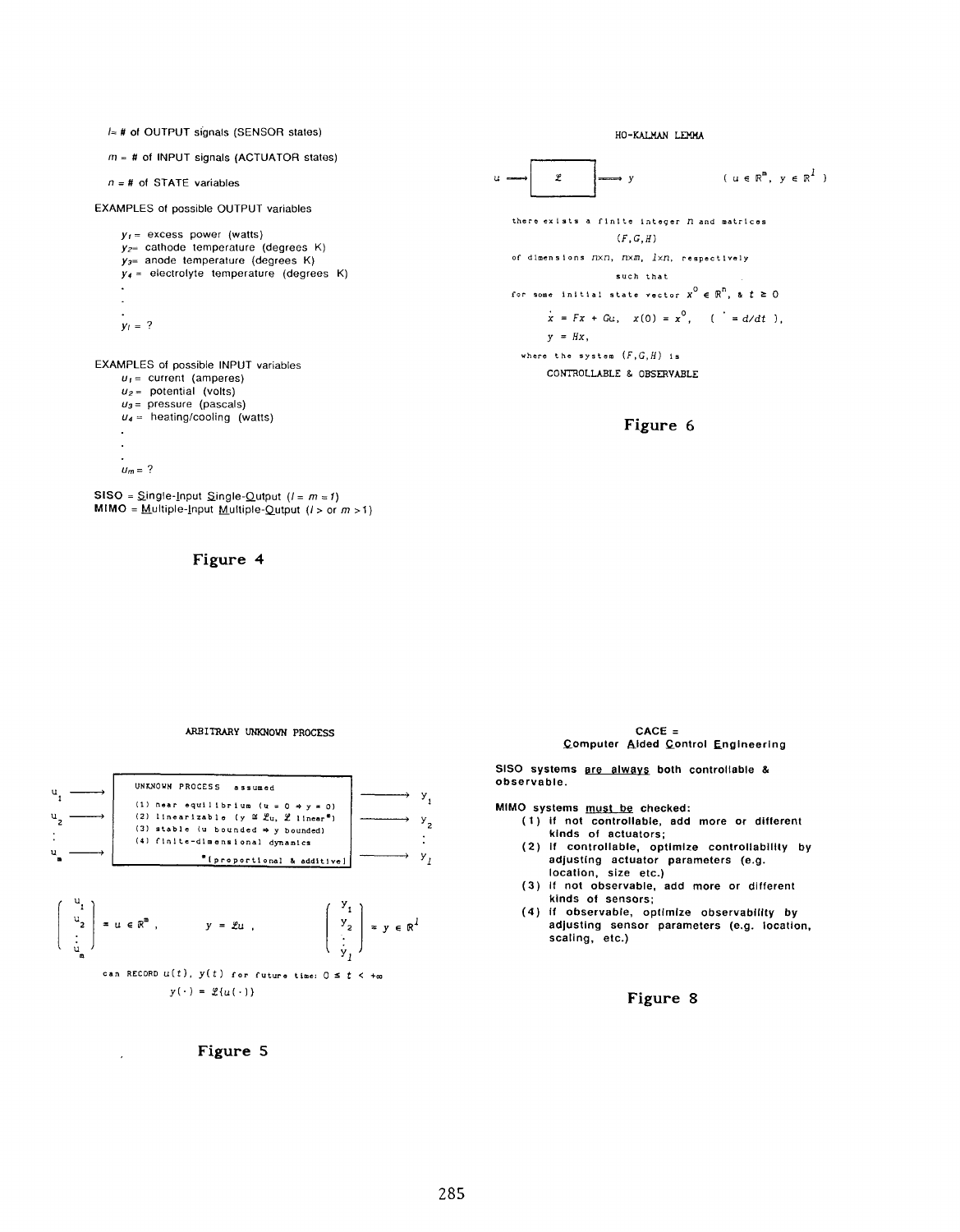### CONTROLLABILITY & OBSERVABILITY

the pair  $(F,G)$  is controllable if rank(G) =  $m$  and

$$
det(C) > 0,
$$
  
\n
$$
C = \mathcal{E} \cdot (G^{\circ}G)^{-1} \cdot \mathcal{E}^{\circ}, \qquad \mathcal{E} = (G, FG, F^2G, \dots, F^{n-1}G).
$$
  
\na quantity 
$$
\mathcal{E} = \mathcal{E} \cdot \mathcal{E}^{\circ}
$$
  
\n
$$
\mathcal{E} = \mathcal{E}^{-1} \cdot \mathcal{E}^{\circ}
$$
  
\n
$$
\mathcal{E} = \mathcal{E}^{-1} \cdot \mathcal{E}^{\circ}
$$
  
\n
$$
\mathcal{E} = \mathcal{E}^{-1} \cdot \mathcal{E}^{\circ}
$$

the pair  $(F, H)$  is observable if rank $(H) = 1$  and  $(F^{\bullet}, H^{\bullet})$  is controllable

 $\blacktriangleright$  CONTROLLABILITY  $\Rightarrow$   $\exists$  input  $u(\cdot)$  which drives state X to any assigned state

 $\triangleright$  OBSERVABILILTY  $\Rightarrow$   $\exists$  a linear filter which will give an unbiased minimal-variance estimate of the state  $x(t)$  from  $\{y(\tau) | 0 \leq \tau < t\}$ 



SAMPLED-DATA VERSION

$$
t_{k} = k \cdot \Delta t, \quad (k = 1, 2, 3, \cdots)
$$

$$
v^{k} = v(t_{k}), \quad v \in \mathbb{R}^{p}
$$

$$
x^{k+1} = \Phi x^{k} + \Gamma u^{k},
$$

$$
y^{k} = Hx^{k},
$$

$$
\Phi = e^{F\Delta t} = \text{state transition matrix},
$$

$$
\Gamma = F^{-1}(\Phi - I_{n})G.
$$



 $y =$  output vector

 $u =$  input vector

 $x = state vector$ 

 $F =$  dynamical coefficient matrix

 $G =$  input distribution matrix

 $H =$  output distribution matrix

 $\Delta \tau =$  sampling interval

 $\Phi = e^{F\Delta \tau}$  = state transition matrix

 $\Gamma = F^{-1} (\Phi - I_0) G =$  discrete-time input distribution matrix

If  $\Delta t$  <<1, then

 $\Phi = \mathbf{I}_n + \mathbf{F} \Delta \mathbf{t} + \dots$ 

 $\Gamma = \Delta \text{ 1G} + ...$ 



IDENTIFIABILITY CANONICAL FORM

$$
x^{k+1} = \Phi x^{k} + \Gamma u^{k},
$$
  
\n
$$
y^{k} = Hx^{k},
$$
  
\n
$$
\Gamma = \begin{pmatrix} 0 \\ I_m \end{pmatrix}, \quad H = (I_1, 0).
$$
  
\nonly  $\Phi$  is unknown